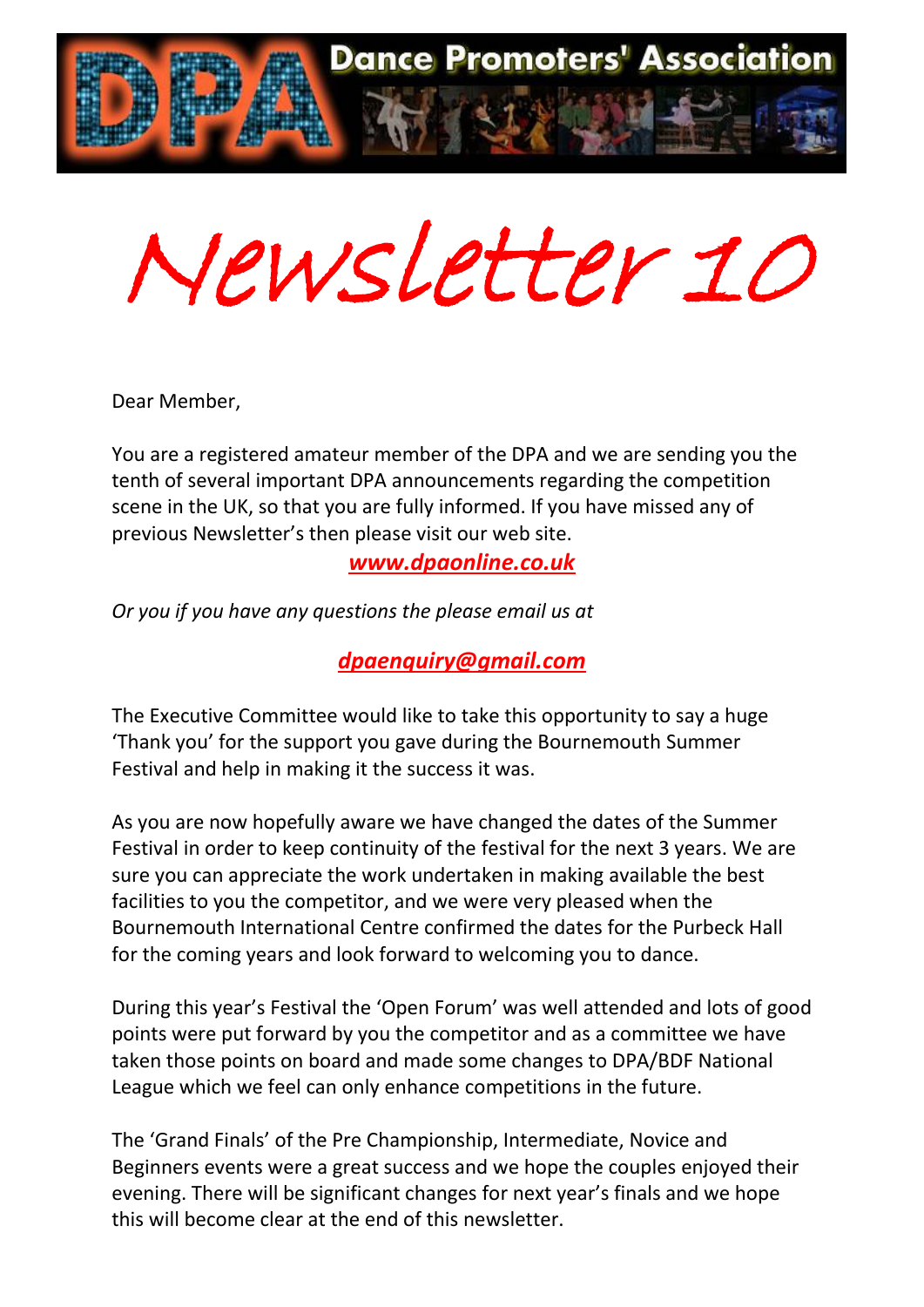

The 'Top 12 Couples' in Pre Championship, Intermediate, Novice and Beginner sections in both Under and Over 35 Ballroom & Latin American events in the DPA/BDF National League will Qualify and be invited to Dance for the *Title of the United Kingdom Champions* in the above sections at the Bournemouth Summer Festival.

All events that have already taken place and all future competitions will be qualifiers towards finishing in the Top 12 to dance at the Grand Finals at the Bournemouth Summer Festival. The point's allocation will remain the same as is already in operation but there will be no final positions and winners of the DPA/BDF National League like this year. Although you may finish in pole position like formula one for e.g. this is no guarantee you will finish in that position at the finals and we hope this will create healthy competition throughout the events coming up.

*It has also been decided following the recent Executive Committee Meeting to bring the above charts in line with the League already in existence for the Amateur, Senior I II III (Ballroom only) Youth, Junior & Juvenile. What this means to YOU the competitor is the DPA/BDF National League in Pre Championship, Intermediate, Novice and Beginner sections will finish on the 28th February 2013.* 

We have also introduced amendments to the current DPA/BDF National League Rules which we ask you to read carefully as there have been some changes and are printed out below for your information.

We have also changed the end date for the very successful Old Time and Sequence charts to bring them more in line with what the Professionals and competitors have requested and we hope these events continue to gain momentum.

We finish this newsletter wishing you every success in your future competitions and if you have any questions then please do not hesitate to contact any Executive Committee Member listed below.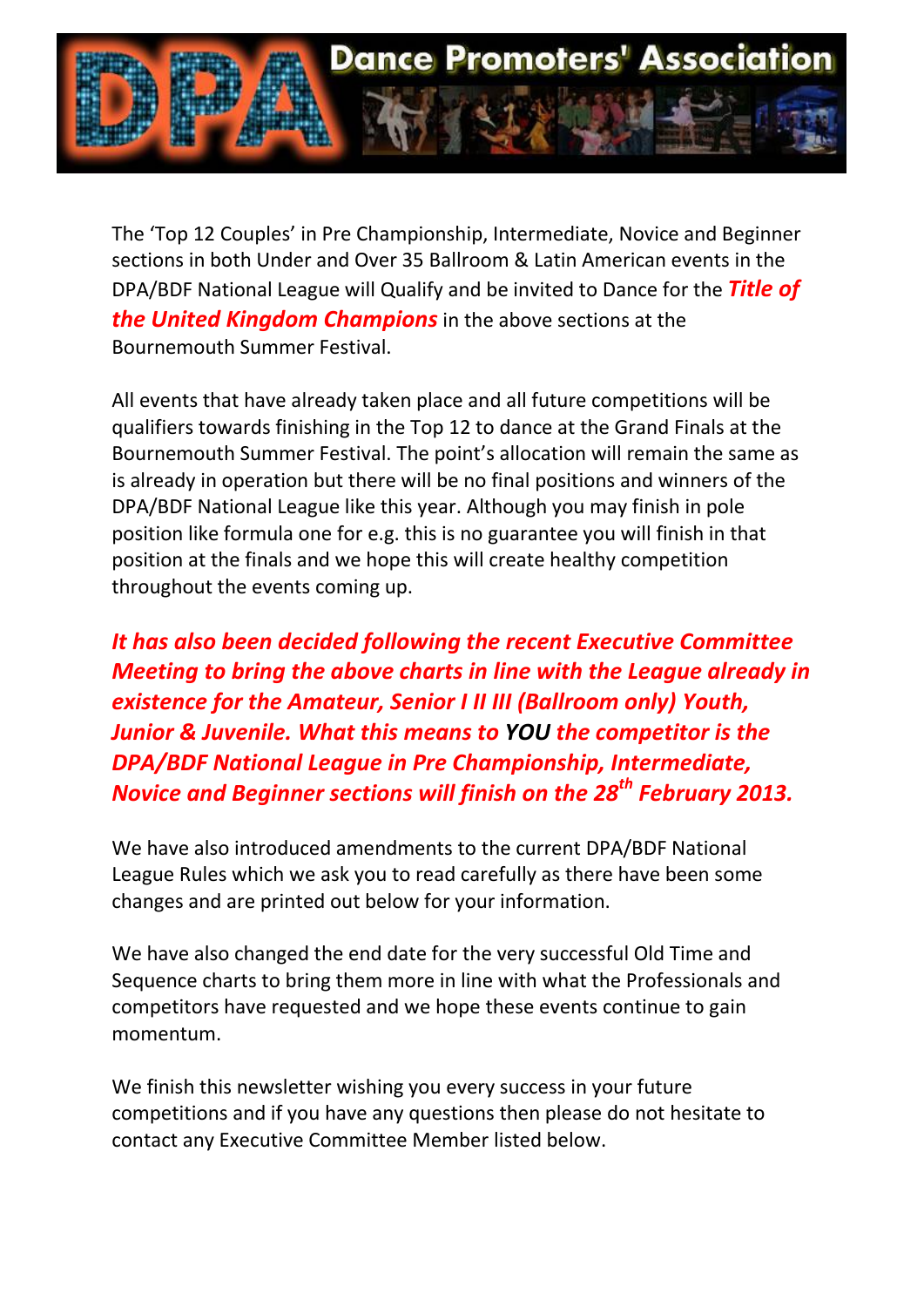

Nigel Horrocks (Chairman) [dpachairman@gmail.com](mailto:dpachairman@gmail.com) David Trueman (Secretary) [dpasecretary@gmail.com](mailto:dpasecretary@gmail.com) Jackie Conway (Treasurer) [dpatreasuer@gmail.com](mailto:dpatreasuer@gmail.com) John Leach [editor@dance-news.co.uk](mailto:editor@dance-news.co.uk) Mark Lunn [dpachairpersonsouth@gmail.com](mailto:dpachairpersonsouth@gmail.com) Robert Barley [dpasecretarywaleswest@gmail.com](mailto:dpasecretarywaleswest@gmail.com) Margaret Redmond [dpachairpersonnorth@gmail.com](mailto:dpachairpersonnorth@gmail.com) David Douglass [susan390franklin@btinternet.com](mailto:susan390franklin@btinternet.com) Derrick Squires Telephone 01708 740707 Stan Page (Honorary President) Telephone 0121 453 1351

# *DPA/BDF National League Rules 2012-2013*

# *Ballroom & Latin American*

- 1. The DPA/BDF National League in Amateur, Senior I,II,III [Senior III Ballroom only], Youth, Junior and Juvenile sections will operate for a 12 month period starting on the 1<sup>st</sup> March each year.
- 2. The DPA/BDF National League in all Pre-Champ, Intermediate, Novices and Beginners events will operate for a 12 month period starting on the  $1<sup>st</sup>$  March each year.
- 3. Points will be totalled in each category and the best 10 results will be used to ascertain the winner. (For competitors in the Amateur, Senior I,II,III [Senior III Ballroom only], Youth, Junior and Juvenile sections only)
- 4. In the Adult Beginners, Novice, Intermediate and Pre Championship events, the couples finishing in the Top 12 places of the DPA/BDF National League, will Qualify and be invited to dance for the United Kingdom Title in that category at the Grand Finals to be held at the Bournemouth Summer Festival.
- 5. In the event of a couple tying for  $1<sup>st</sup>$  place, the result of the United Kingdom Closed Championships [Bournemouth Summer Festival] will decide the position. (For competitors in the Amateur, Senior I,II,III [Senior III Ballroom only], Youth, Junior and Juvenile sections only)
- 6. Adult Beginners, Novice, Intermediate and Pre Championship events. When couples dance in Open, Under 35s or Senior events, the best result from a competition day in each grade will be taken and used towards qualifying points in the National League Charts.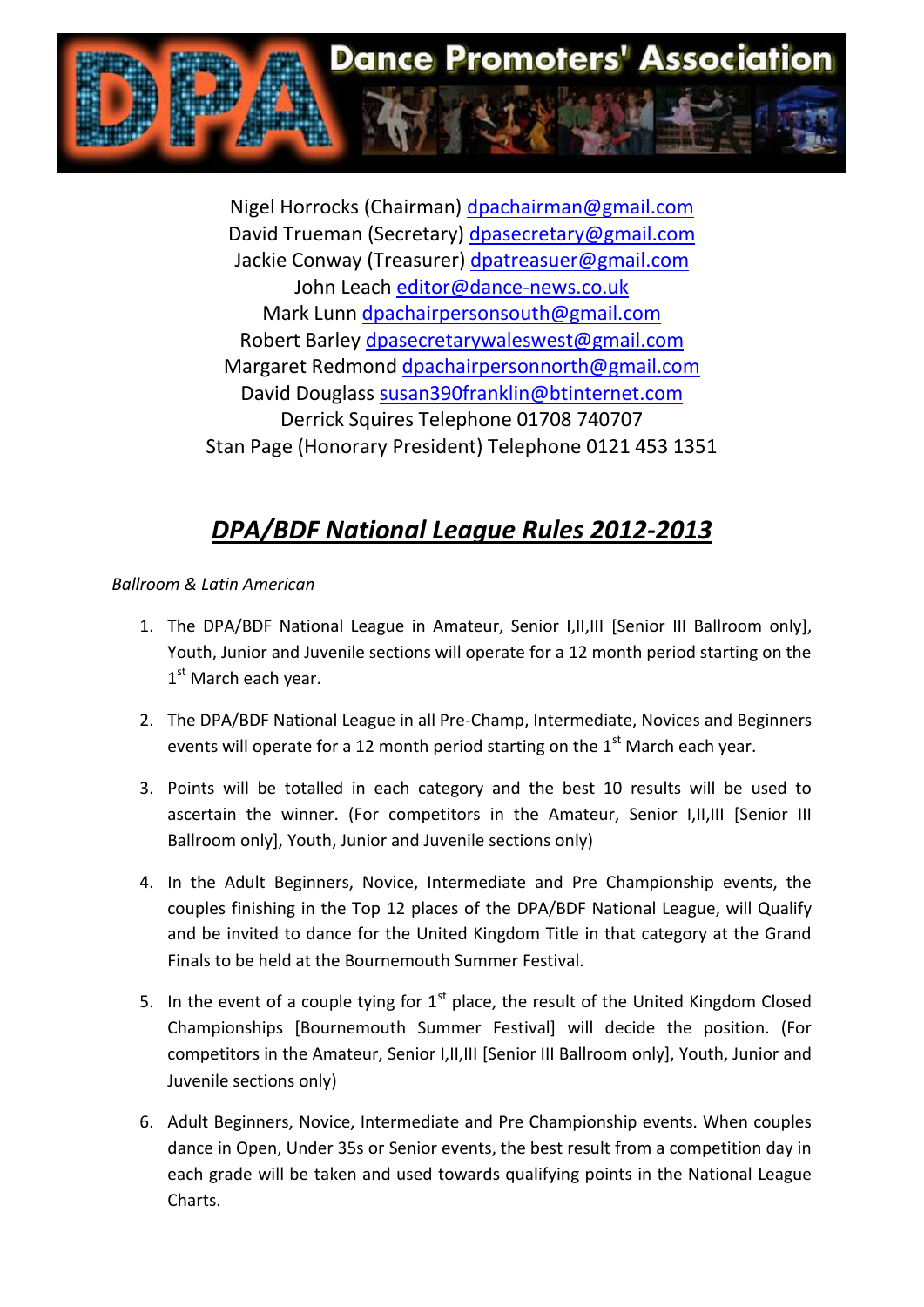

## *Classical & Modern Sequence*

7. The DPA/BDF National League in Juvenile Open Classical & Modern Sequence, Juvenile Boy/Girl Classical, Juvenile All Girl Classical, Junior Open Events Classical & Modern Sequence, Junior Boy/Girl Classical, Junior All Girls Classical, Youth Open Classical, Amateur Open Classical & Modern Sequence, Senior Open Classical & Modern Sequence and Social Open Classical & Modern Sequence will operate for a 12 month period starting on the  $1<sup>st</sup>$  October each year.

*(Please note for 2012-2013 ONLY, The DPA/BDF National Sequence League will run from the 1st May 2012 until 30th September 2013)*

- 8. Points will be totalled in each category and the best 8 results will be used to ascertain the winner.
- 9. In the event of a couple tying for  $1<sup>st</sup>$  place, the result of the United Kingdom Open Championships [DPA Midland Area Championship Event] will decide the position.
- 10. Adult Social events. When couples dance in Open, Under 35s or Senior event, the best result from a competition day in each grade will be taken and used towards points in the National League Charts

### *Professional Ballroom & Latin American*

- 11. The DPA/BDF National League in Professional Ballroom & Latin will operate for a 12 month period starting on the  $1<sup>st</sup>$  May each year.
- 12. Points will be totalled in each category and the best 8 results will be used to ascertain the winner.
- 13. In the event of a couple tying for  $1<sup>st</sup>$  place, the result of the United Kingdom Closed Championships [Bournemouth Summer Festival] will decide the position.

### *General Rules*

- 13 All age groups are as set out in British Dance Council Rules
- 14 If a couple splits during the year their points will become null and void and they will not be allowed to transfer their points to a new partnership.
- 15 In the event of couples changing groups mid-year the points they have earned will be frozen in that grade/age group and points will need to be earned in the new grade/age group. If a couple have already gained enough points to win their previous grade/age group they will still win.